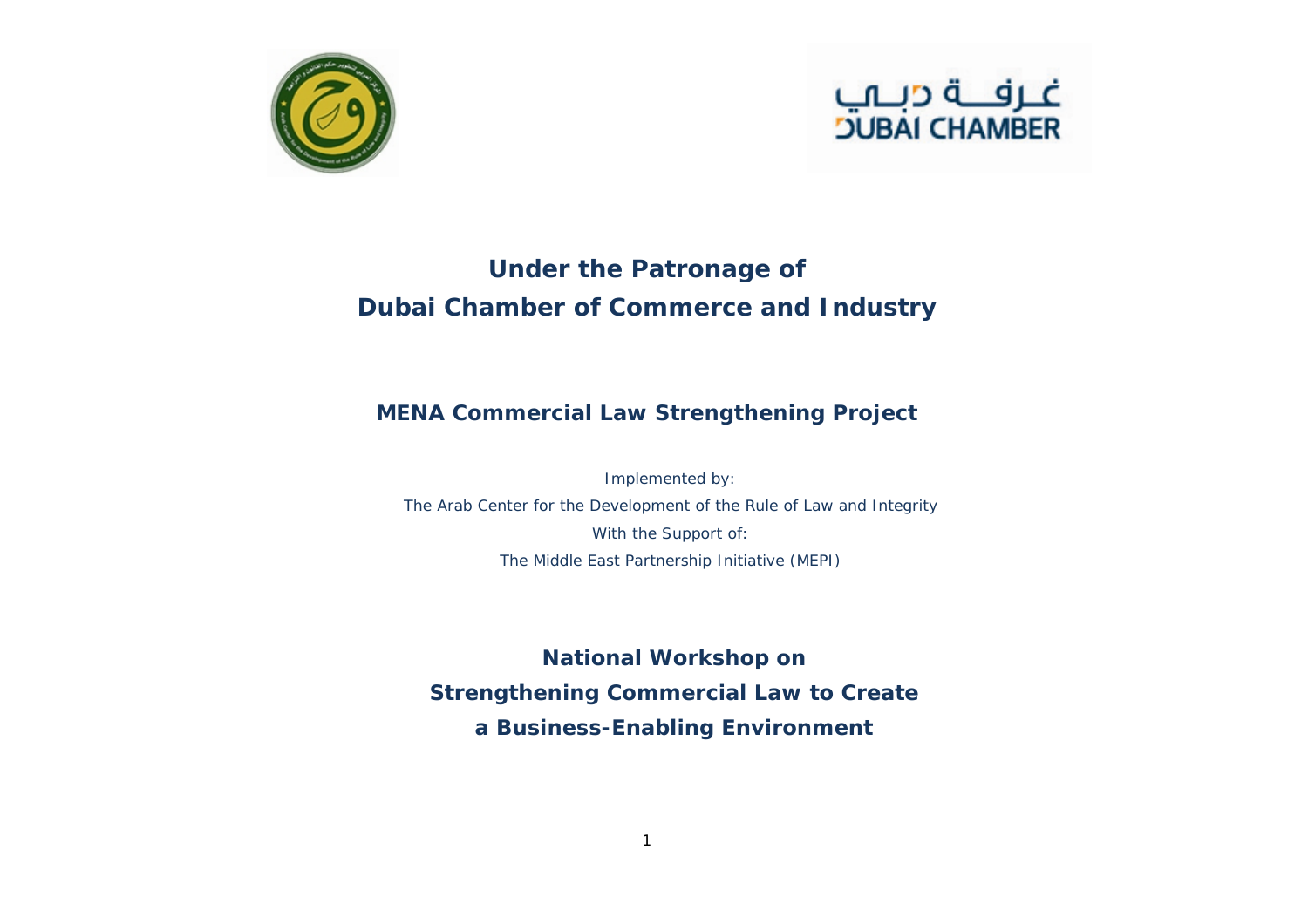**Date: February 18th, 2009** 

**Venue: Emirates Tower Hotel, Level 2** 

**Time: 9:00 am to 5:00 pm** 

## **Agenda**

| <b>From</b> | Τo    | <b>Session</b>                                                                                             | <b>Presenter</b>         |
|-------------|-------|------------------------------------------------------------------------------------------------------------|--------------------------|
| 09:00       | 09:30 | <b>Registration and Breakfast</b>                                                                          |                          |
| 09:30       | 09:45 | Statement by the Representative of the Arab Center for<br>the Development of the Rule of Law and Integrity | Dr Wassim Harb           |
| 09:45       | 10:00 | <b>Opening Statement</b>                                                                                   | <b>Eng. Hamad Buamim</b> |
|             |       |                                                                                                            | <b>Director General</b>  |
|             |       |                                                                                                            | <b>Dubai Chamber</b>     |

|       |       | <b>Session One</b>                                                   | <b>Chair: Dr. Nasser Saidi</b>                                        |
|-------|-------|----------------------------------------------------------------------|-----------------------------------------------------------------------|
|       |       |                                                                      | <b>Chief Economist</b>                                                |
|       |       |                                                                      | <b>DIFC Authority</b>                                                 |
| 10:00 | 10:20 | State of UAE Economy and the Role of Regulation-Impact<br>Assessment | Dr. Belaid Rettab                                                     |
|       |       |                                                                      | Senior Executive Director                                             |
|       |       |                                                                      | Economic Research & Business                                          |
| 10:20 | 10:40 | Rule of Law, Role of Law in the Economy                              | Lubna Qassim                                                          |
|       |       |                                                                      | <b>Executive Director</b>                                             |
|       |       |                                                                      | Legal and Regulatory Affairs<br>Department, Dubai Economic<br>Council |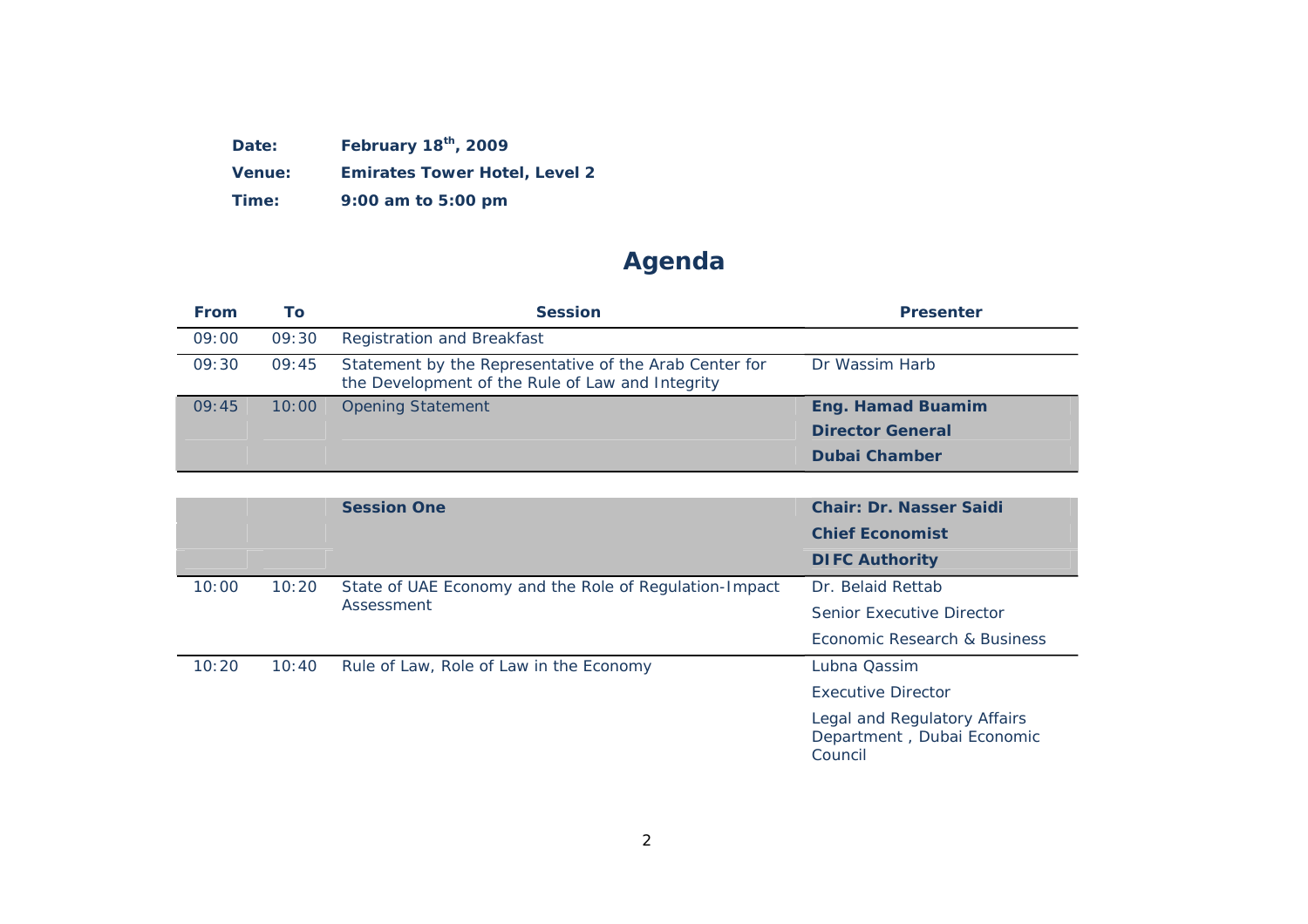| <b>From</b> | To    | <b>Session</b>                            | <b>Presenter</b>            |
|-------------|-------|-------------------------------------------|-----------------------------|
|             |       |                                           |                             |
| 10:40       | 11:10 | <b>Open Discussion</b>                    | Audience                    |
| 11:10       | 11:25 | <b>Closing Remarks</b>                    | Chair                       |
| 11:25       | 12:00 | Coffee Break                              |                             |
|             |       | <b>Session Two</b>                        | <b>Chair: Nizar Sardast</b> |
|             |       |                                           | <b>Dubai Chamber</b>        |
|             |       |                                           | <b>Advisor</b>              |
| 12:00       | 12:20 | Companies Law in the UAE                  | <b>Carine Souaiby</b>       |
|             |       |                                           | Senior Associate            |
|             |       |                                           | Habib Al Mulla & Co         |
| 12:20       | 12:40 | Companies Law draft and other initiatives | Dr. Lowai Mohammed Belhoul  |
|             |       |                                           | (TBC)<br><b>Director</b>    |
|             |       |                                           | H.H.Ruler's Court Dubai     |
|             |       |                                           |                             |
| 12:40       | 01:10 | Open Discussion                           | Audience                    |
| 01:10       | 01:25 | <b>Closing Remarks</b>                    | Chair                       |
| 01:25       | 02:50 | Lunch Break                               |                             |